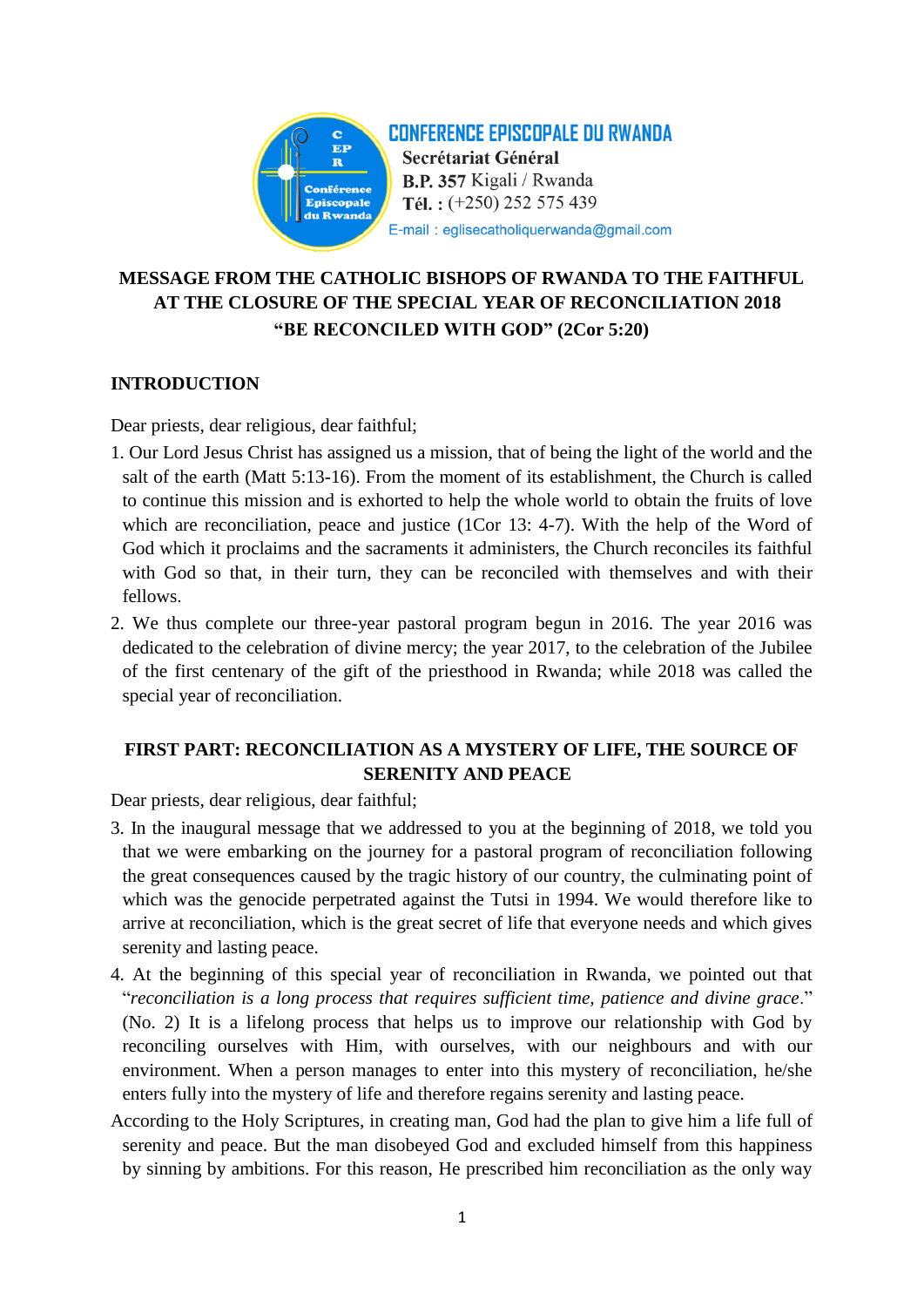to this primordial secret. He must reconcile himself with God, be reconciled to himself, receive himself and accept his history, be reconciled to his neighbours and live in harmony with the environment that God has created for him as a necessary and didactic gift. The person who engages in this process thereby accepts to reconcile with God.

- 6. According to the Old Testament, when Adam and Eve committed sin, God exhorted them to repent and reconcile with Him in order to restore the unity they had with Him in the beginning. When the people of Israel were on their way to the Promised Land, God sent them Moses, the judges, the kings and the prophets to help them keep the way to the covenant with God, the source of serene life, in the peace, possible if only we are reconciled with God and within him. In fact, every time God's people returned to Him, they recovered peace and serenity.
- 7. In the New Testament, both in the Gospels and in other New Testament writings, teachings centred on reconciliation are often referred to as the secret of life and the path to serenity and peace. Before separating from his disciples, Jesus prayed that they would be one as He and his Father are One (Jn 17: 21). He gave them a new commandment: "As I have loved you, love one another" (Jn 13:34). Love is also the fruit of reconciliation. St. Paul, too, often returns to reconciliation as a mystery of the life and serenity to be characterized by the children of God. They are encouraged not to yield to divisions but to keep the unity founded in Christ (Eph 4: 1-6).
- 8. Referring to the Holy Scriptures, we note that the teaching of Jesus, but also that of his disciples, indicates the search for reconciliation as the foundation on which human life in general, and the Christian life in particular, is built. Every person who accepts to engage without this quest for reconciliation with God, with himself/herself, with his/her neighbour and with his/her environment, is on the true path of the life of serenity and peace. It is therefore to this pilgrimage of reconciliation that the Catholic Church in Rwanda has particularly taken place during this special year of reconciliation that we are closing.

#### **SECOND PART: THE RECONCILIATION PROCESS IN RWANDA**

Dear priests, dear religious, dear faithful;

- 9. We Rwandans, thanks to the gospel we have received, have been able to enter into the mystery of the reconciliation that everyone needed in the aftermath of the tragic history of the genocide perpetrated against the Tutsi in1994 and the war that our country has experienced. The process of reconciliation always begins with an awareness of a failure to love God and neighbour.
- 10. The three years that we are ending have been preceded by other pastoral programs that we have set over time, in order to help Rwandans in general and Christians in particular, to take into consideration the history of discrimination, hatred, war and genocide perpetrated against Tutsis in 1994 in our country, so as to reflect deeply on reconciliation. You remember at the celebration of the 2000 anniversary of the birth of Christ in the world and 100 years of evangelization of our country, the Catholic Church in Rwanda undertook a special synod. The main reason was the problem of ethnic divisions between Rwandans linked to the history of our country. At the end of this synod, the Church showed us and recommended the path of reconciliation as an effective remedy to our relationships.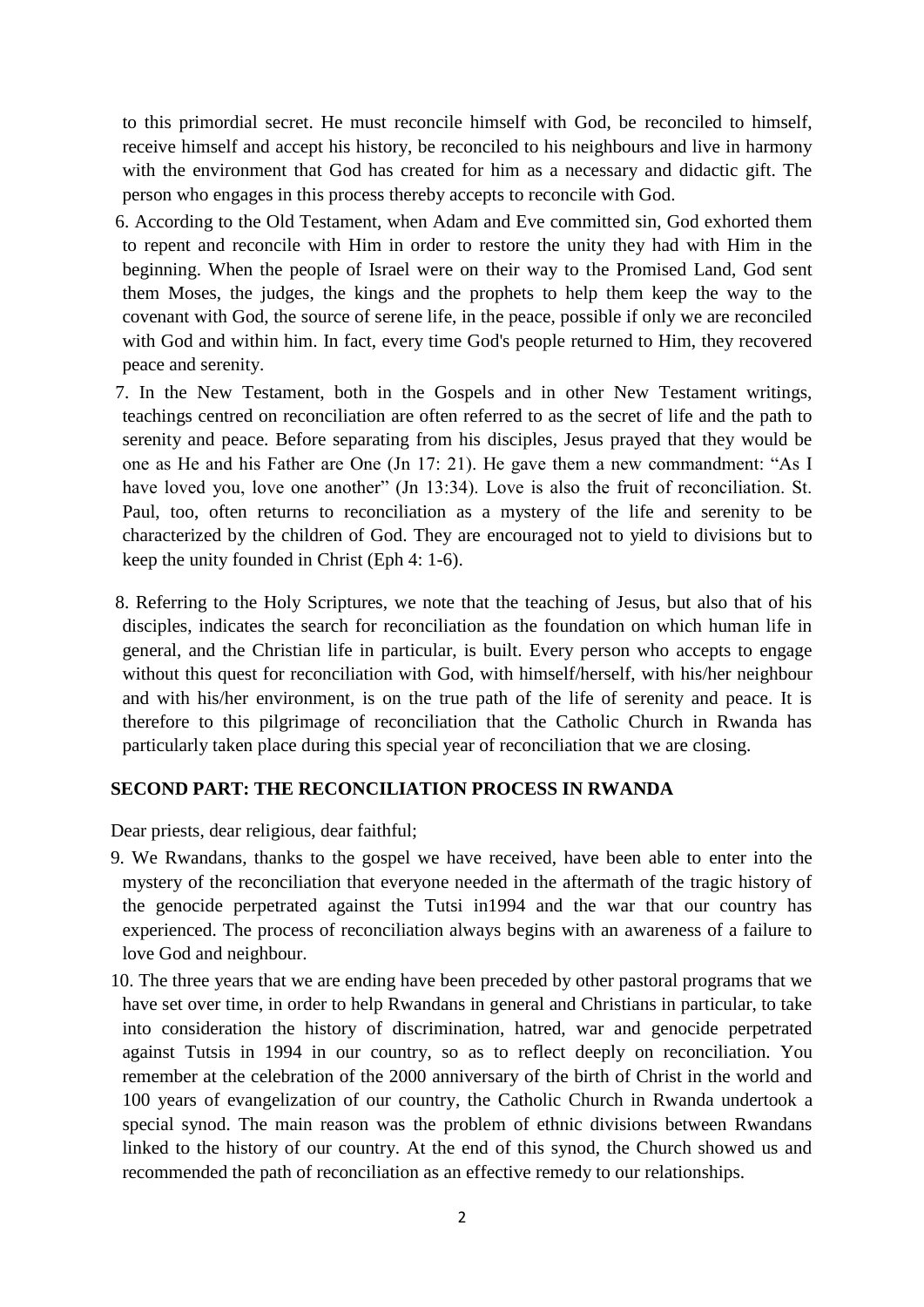11. After the synod, all pastoral programs were designed and carried out in such a way as to realize the synod's recommendations and respond to the challenges raised by the faithful. Through them, we intended to offer our contribution to help Rwandans in general and Christians in particular better embody in their private life and social relations the imperative of reconciliation in the name of God for humanity. The result was the compendium produced by the Episcopal Commission for Justice and Peace published in April 2014, during the 20th commemoration of the genocide perpetrated against the Tutsi in 1994.

12. In undertaking this three-year pastoral program, which we are completing, we aimed to strengthen and improve the achievements of the dioceses and synods of the year 2000, and especially to emphasize the importance of reconciliation in restoring relations between Rwandans.

13. During the first year (2016) our meditation focused on the mystery of divine mercy, the source of true reconciliation: "Be merciful, as your Father is merciful" (Lk 6: 36). By the fact that God forgives us whatever the gravity of our offenses, we have experienced how much the true reconciliation of people draws its strength and authenticity from divine mercy and forgiveness.

- 14. In the second year (2017), we celebrated with you all the gift of God's ministerial priesthood to the Church in Rwanda. The priest is, in fact, elected to be the witness of Christ, the good pastor and the steward of the Divine Mercy, and thus minister of reconciliation.
- 15. In this third year (2018) which we are closing today, each diocese has had the opportunity to choose pastoral activities that meet the expectations of the faithful by helping them reflect more on the mystery and reality of reconciliation in their daily lives. This program has joined the spouses in their homes, the neighbours in their basic ecclesial communities, the youth in the Catholic action movements and schools, priests, religious and other different groups of Christians in their usual environment. We take this opportunity to express our gratitude to all those who have responded to our invitation and have personally given their orderly contribution to help their communities to engage in each step of the process of reconciliation based on these four pillars: reconciling with God, to be reconciled with oneself, to be reconciled with one's neighbour and to be reconciled with one's environment.
- 16. As we have experienced, reconciliation is a long process. Even if we welcome the step already taken in this area by Rwandans after the genocide perpetrated against the Tutsi in 1994, we could not help recognizing that there is still much work to be done to reach a full reconciliation of all Rwandans.

#### **THIRD PART: OUR COMMITMENT FOR FULL RECONCILIATION**

17. Even though much has been done in the area of reconciliation, it is clear that there are still real challenges to the full reconciliation of Rwandans. Among them we will mention: family conflicts in the broad sense and specifically between the spouses, the problem of reconciliation between the victims of the genocide and those who perpetrated it, the greed for gain and the injustices that pepper the endless land conflicts in courts and tribunals sowing and / or often fuelling conflict between relatives and neighbours. Another step is